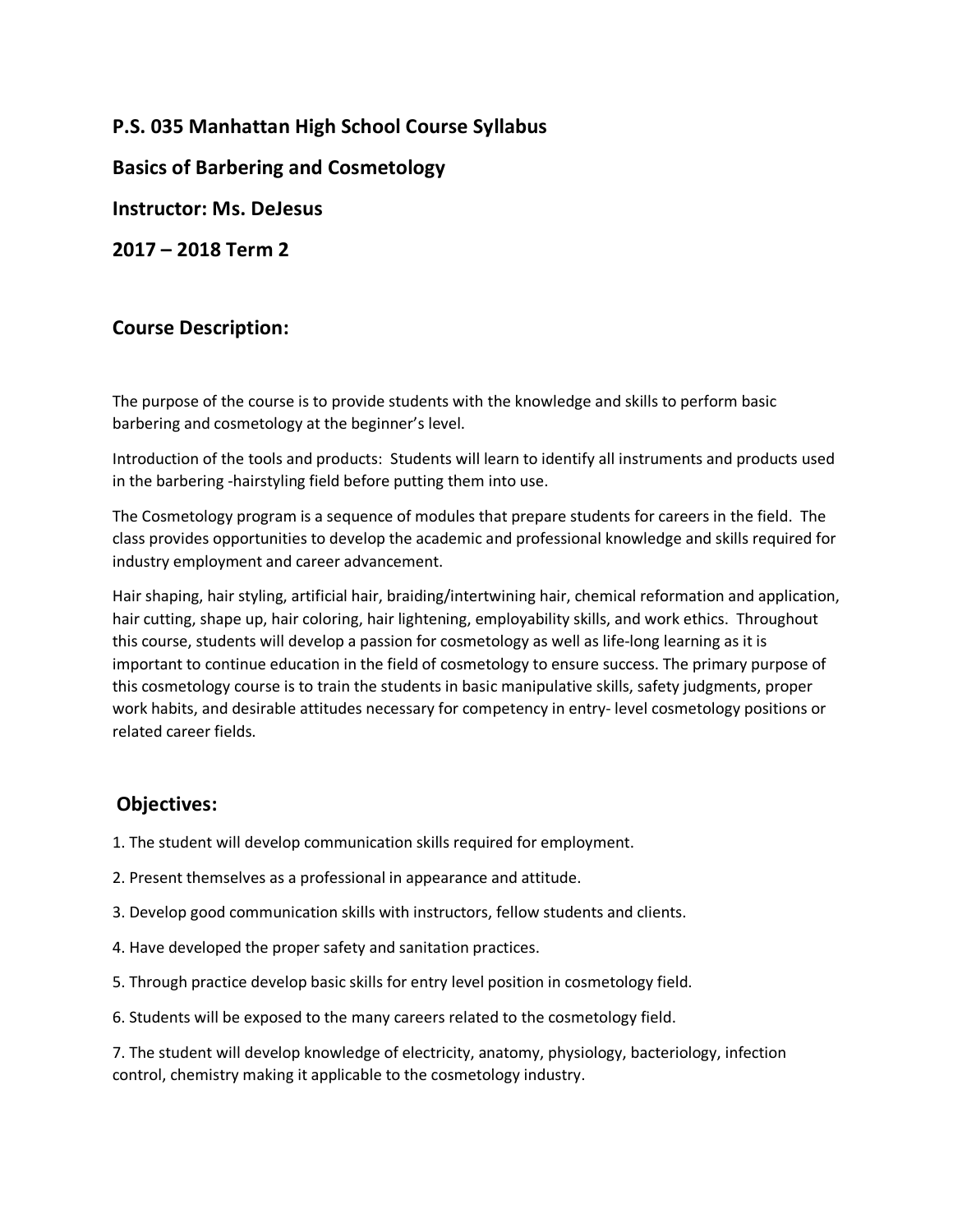## **Philosophy:**

- 1. Lab experience in infection control
- 2. Safety procedures and practice
- 3. Basic roller and wet styling techniques
- 4. Blow dry/ curling iron styling
- 5. Various haircuts/ cutting techniques
- 6. Chemical relaxer application and maintenance
- 8. Hair color applications
- 9. Manicuring

### **Course expectations, assignments, projects:**

1. The students will be able to perform basic skills without assistance.

2. Partner Program: Students will be required to practice skills on partners throughout the marking period.

3. Customer service: Students are responsible to recruit clients around the school building for a series of required skills for each grading period.

4. Hair coloring project: using problem solving skills must create basic and special effect hair color and style.

5. Final Exam project: A series of skills to be performed and evaluated for final customer service grade.

#### **Required Text & Materials:**

Milady's Standard Cosmetology, latest ed., by Milady Publishing Company- ISBN: 13:978-1-4390-5930-2 Milady's Standard Professional Barbering, latest ed, by Milady publishing -ISBN: 13:978-1435497153 Barbering DVD training video.

#### **Materials will include:**

- 1. Mannequins
- 2. Basic haircutting shears